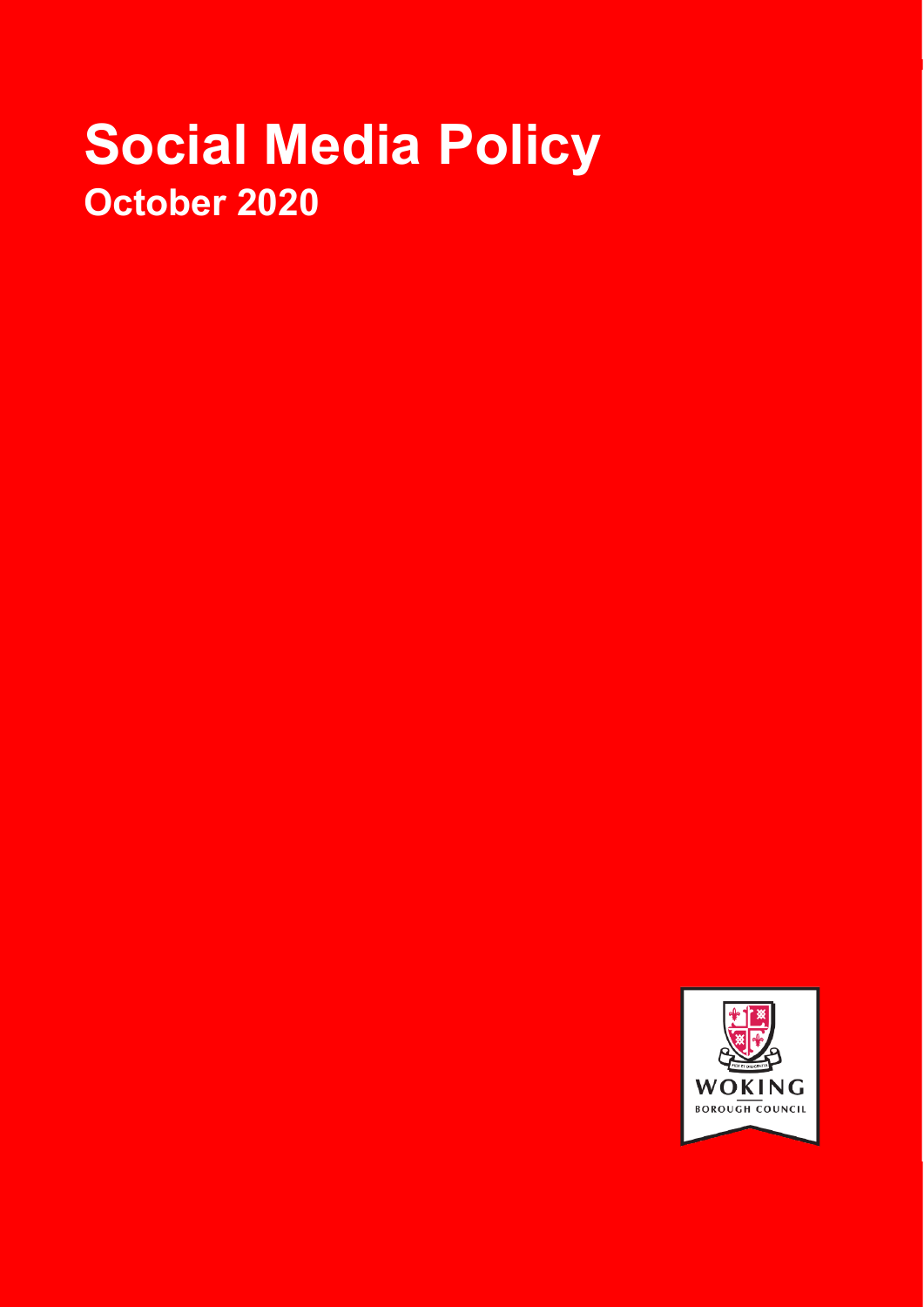## **Social Media Policy**

Ī

| <b>Policy Agreed</b>                                           |                                                                                                                                                                                    |  |
|----------------------------------------------------------------|------------------------------------------------------------------------------------------------------------------------------------------------------------------------------------|--|
| <b>Document Type:</b>                                          | <b>Corporate Policy</b>                                                                                                                                                            |  |
| <b>Document Name:</b>                                          | Social Media Policy                                                                                                                                                                |  |
| <b>Document Location:</b>                                      | Information for Employees / Policies                                                                                                                                               |  |
| <b>Effective Date:</b>                                         | August 2020                                                                                                                                                                        |  |
| <b>Review Date:</b>                                            | August 2022                                                                                                                                                                        |  |
| Owner:                                                         | <b>Marketing Communications Manager</b>                                                                                                                                            |  |
| <b>Consultee:</b>                                              | <b>Human Resources</b>                                                                                                                                                             |  |
| <b>Approved By:</b>                                            | Council <a>[15</a> October2020                                                                                                                                                     |  |
| <b>Related Documents:</b>                                      | <b>Code of Conduct for Employees Policy</b><br><b>Confidential Reporting Policy</b><br><b>Disciplinary Policy</b><br><b>Social Media Strategy</b><br><b>Social Media Guidancel</b> |  |
| Keywords:                                                      | Social media, social networking                                                                                                                                                    |  |
| <b>Equality Impact Assessment in place:</b>                    | <b>Social Media Policy EIA</b>                                                                                                                                                     |  |
| <b>Relevant External Law, Regulation,</b><br><b>Standards:</b> | Referenced under 5.9 and 7.6                                                                                                                                                       |  |

| <b>Date</b> | <b>Changes</b> |
|-------------|----------------|
|             |                |
|             |                |
|             |                |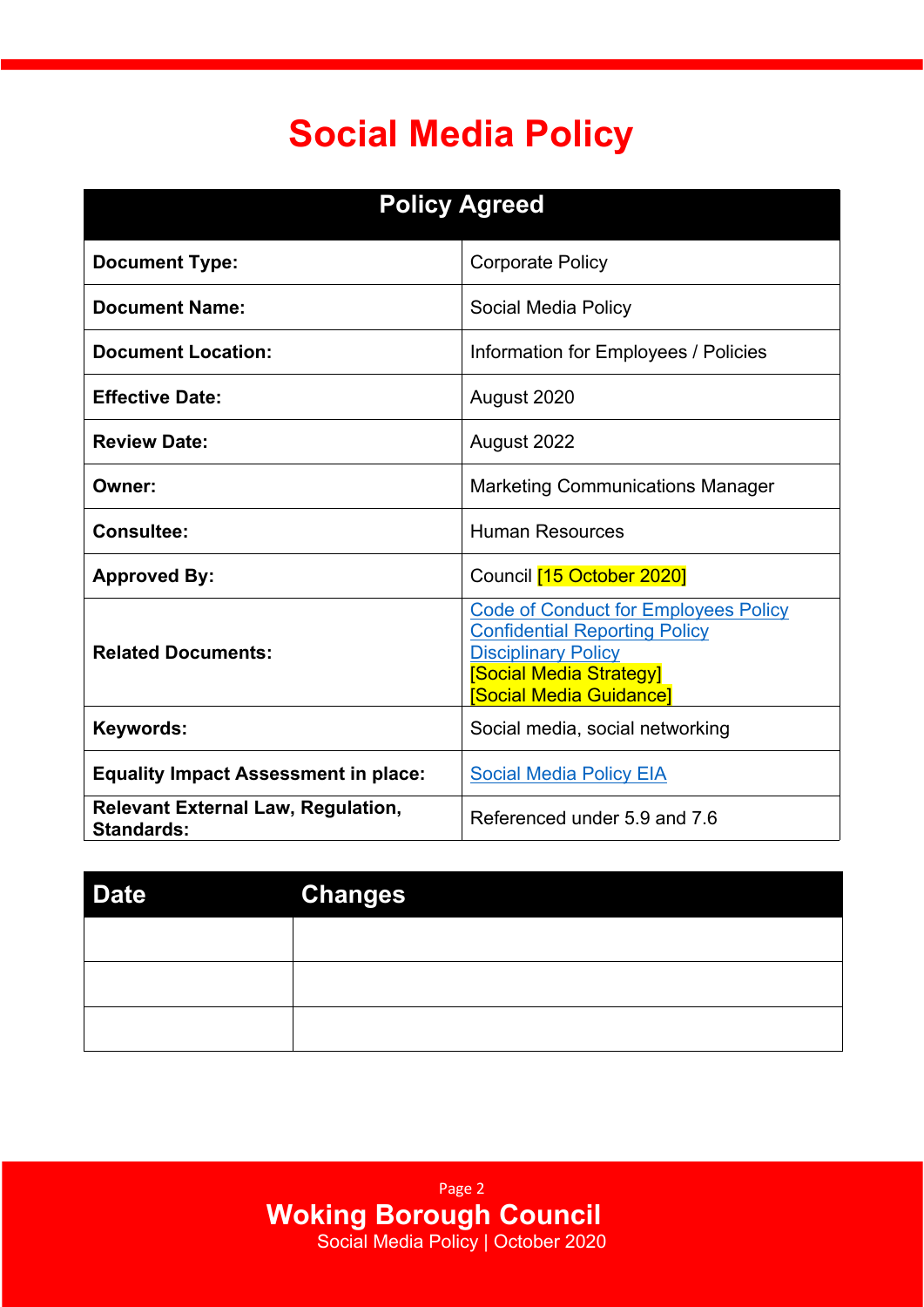### **Contents**

Ī

|     | <b>Section</b>                                  | Page number |
|-----|-------------------------------------------------|-------------|
| 1.0 | Introduction                                    | Page 4      |
| 2.0 | Purpose                                         | Page 5      |
| 3.0 | The scope                                       | Page 6      |
| 4.0 | Responsibility for implementation of the policy | Page 6      |
| 5.0 | Business use of social media                    | Page 7      |
| 6.0 | Member use of social media                      | Page 8      |
| 7.0 | Personal use of social media                    | Page 8      |
| 8.0 | What happens if it goes wrong?                  | Page 9      |
| 9.0 | Breach of policy                                | Page 10     |
| 10  | Monitoring and review of this policy            | Page 10     |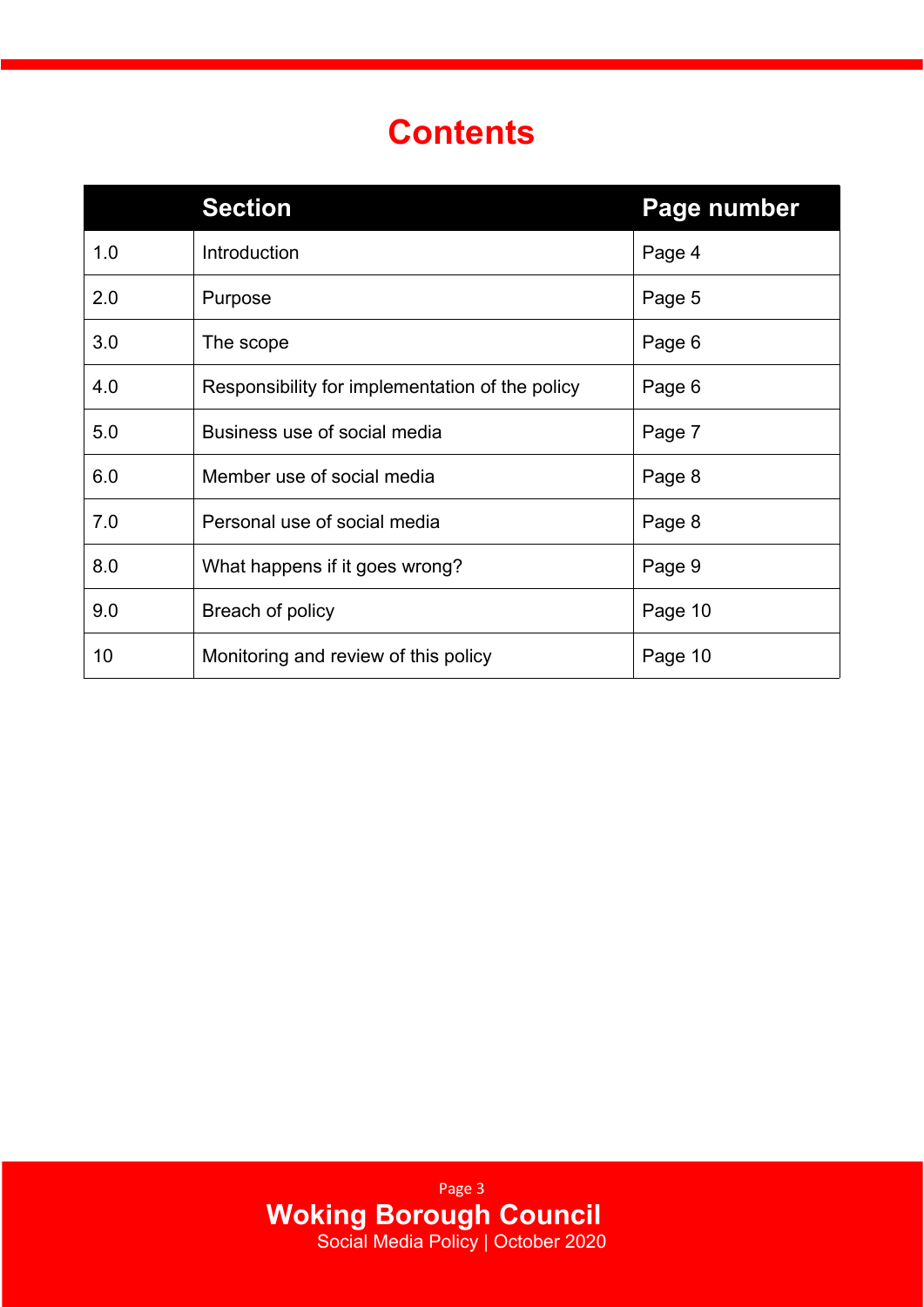#### **1. Introduction**

Ī

- 1.1. This policy will help employees and elected members to use social media effectively without inadvertently placing themselves in a situation where the appropriateness of their conduct is called into question.
- 1.2. [Employees](http://wbcsp16/sites/documentsi/InformationEmployees/Code%20of%20Conduct%20For%20Employees%20Policy.pdf) should refer to the council's Code of Conduct for Employees Policy for specific guidance and expectations relating to behaviour.
- 1.3. Elected members should refer to the council's [Members'](https://woking.gov.uk/council-and-democracy/councillors-and-committees/roles-responsibilities-and-allowances/councillors-0) Code of Conduct, for specific guidance and expectations relating to behaviour.
- 1.4. This social media policy may be amended, withdrawn, suspended or departed from at the discretion of the council at any time.
- 1.5. Whether for business or personal use, employees and elected members should be aware of and comply with the following council policies and guidance when considering any social media activity:

Intranet:

- [Anti-Bullying](http://wbcsp16/sites/documentsi/InformationEmployees/Anti-Bullying%20and%20Harassment%20Policy.pdf) and Harassment Policy
- Being Equal [Policy](http://wbcsp16/sites/documentsi/InformationEmployees/Being%20Equal%20Policy.pdf)
- Code of Conduct for [Employees](http://wbcsp16/sites/documentsi/InformationEmployees/Code%20of%20Conduct%20For%20Employees%20Policy.pdf) Policy
- [Confidential](http://wbcsp16/sites/documentsi/InformationEmployees/Confidential%20Reporting%20Policy.pdf) Reporting Policy
- [Customer](http://wbcsp16/sites/documentsi/InformationEmployees/Customer%20Code%20Policy.pdf) Code Policy
- [Disciplinary](http://wbcsp16/sites/documentsi/InformationEmployees/Disciplinary%20Policy.pdf) Policy
- [Grievance](http://wbcsp16/sites/documentsi/InformationEmployees/Grievance%20Policy.pdf) Policy
- Regulation of [Investigatory](http://wbcsp16/sites/documentsi/InformationEmployees/Regulation%20of%20Investigatory%20Powers%20Policy%20-%20Feb%202020.pdf) Powers (RIPA) procedural guidance
- [Safeguarding](http://wbcsp16/sites/documentsi/InformationEmployees/Safeguarding%20Policy.pdf) Policy and Procedure

Council website:

- Data [Protection](https://www.woking.gov.uk/data-and-transparency/data-protection-and-privacy) Policy and Privacy
- Obtaining [photographic](https://my.woking.gov.uk/service/Photoconsent) consent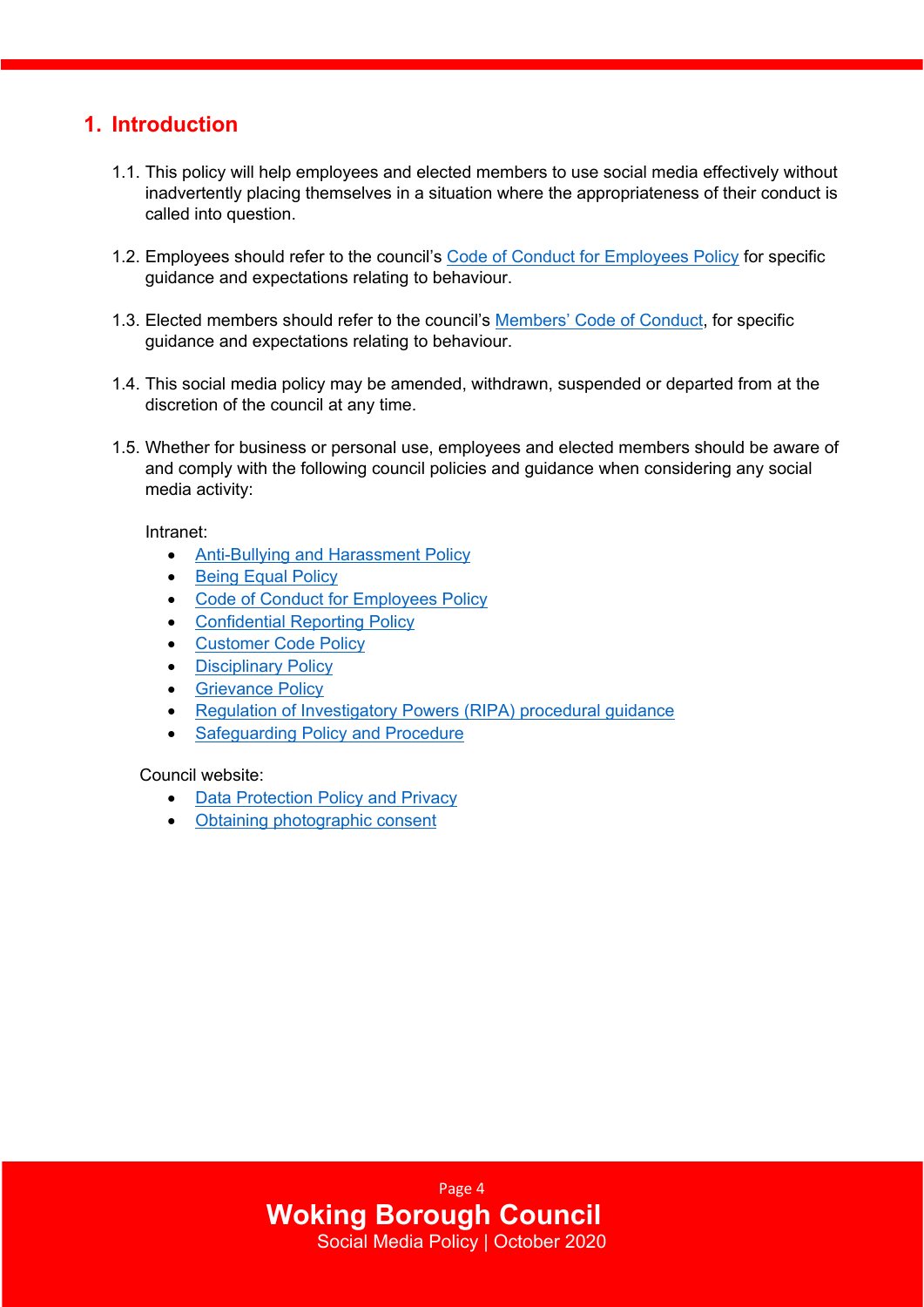#### **2. Purpose**

Ī

- 2.1. Social media is an increasingly popular means of communication that allows people greater freedom in how they express themselves both socially and for business purposes. For many it is now their preferred way of finding out what is going on or contacting organisations like the council.
- 2.2. Engaging with people through social media can give us, as a council, connection and dialogue with residents we may not reach through other channels. We can also gain valuable insight into the issues that affect our borough, which we can use to improve our services and inform our decision-making.
- 2.3. This policy will help employees and elected members to make the right decisions about social media. Even if not actively using it, it is important for everyone to have an understanding of the opportunities, as well as the risks, social media brings.
- 2.4. This policy outlines the standards we expect when employees and elected members engage in social media, whether for business or personal use, and should be read alongside the council's [Social Media Strategy] and [Social Media Guidance] documents.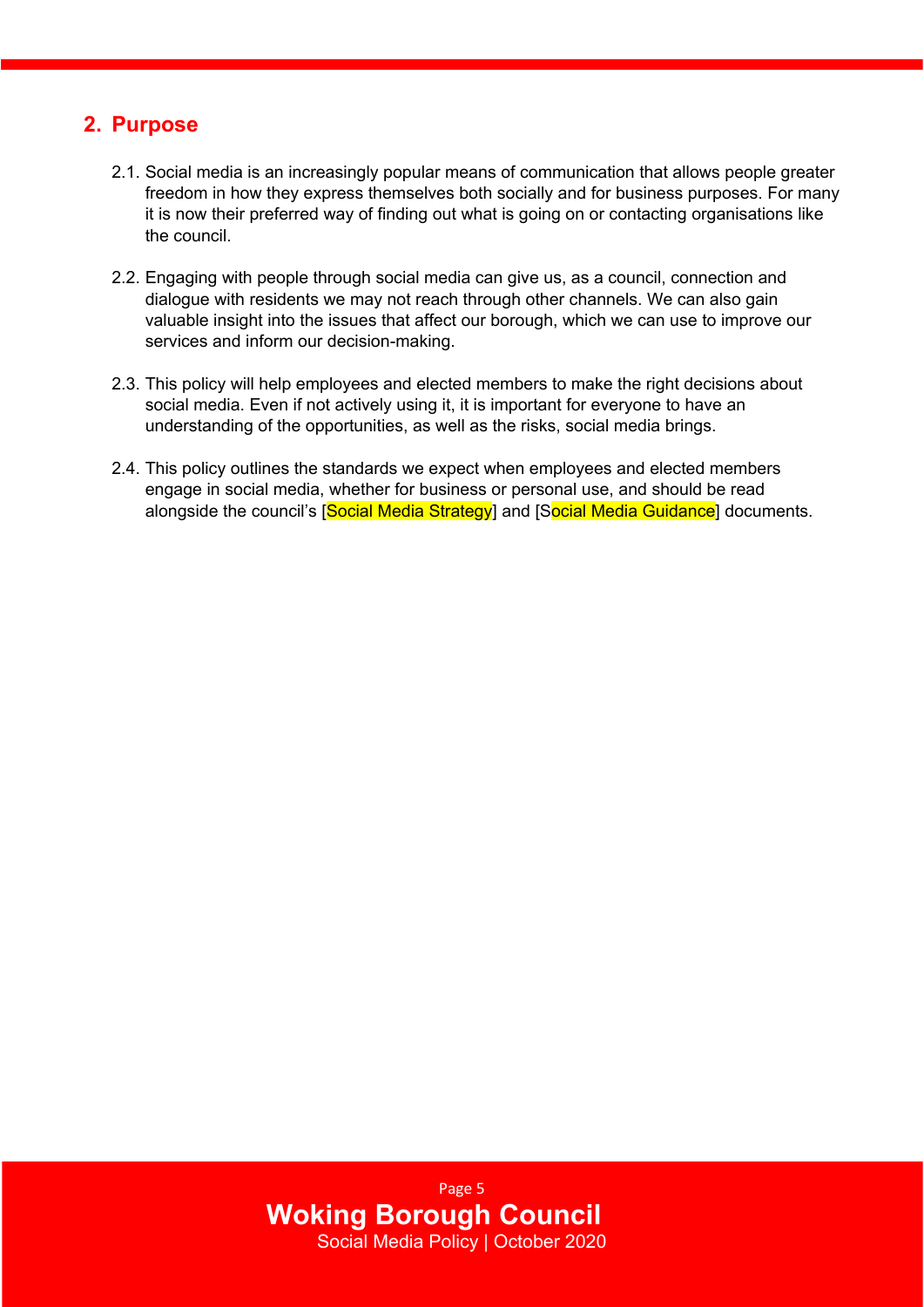#### **3. The scope**

Ī

- 3.1. For the purposes of this policy, social media is any type of online media that allows discussion and interaction as opposed to broadcast only.
- 3.2. There are several types of social media we, as a council, use now or may use in the future and this policy covers all types, for example:
	- Social networking (Facebook, LinkedIn)
	- Microblogging (Twitter, Tumblr)
	- Photo sharing (Instagram, Snapchat, Pinterest)
	- Video sharing (YouTube, Facebook Live, Periscope, Vimeo)
- 3.3. This policy also covers private messages sent over online channels such as direct messaging via Facebook, Twitter and WhatsApp.
- 3.4. This policy applies to third parties employed or acting on behalf of Woking Borough Council including:
	- agency workers
	- casual workers
	- consultants
	- interims engaged from time to time by the council
	- volunteers

#### **4. Responsibility for implementation of the policy**

- 4.1. Employees and elected members are responsible for their own compliance with this policy and for ensuring that it is consistently applied to protect the privacy, confidentiality, reputation and interests of the council.
- 4.2. Third parties employed or acting on behalf of the council should be made aware of this policy by those responsible for appointing or managing them.
- 4.3. Concerns about social media use should be referred to the Marketing Communications team, or for more sensitive and/or personal issues, please review the council's [Confidential](http://wbcsp16/sites/documentsi/InformationEmployees/Confidential%20Reporting%20Policy.pdf) [Reporting](http://wbcsp16/sites/documentsi/InformationEmployees/Confidential%20Reporting%20Policy.pdf) Policy.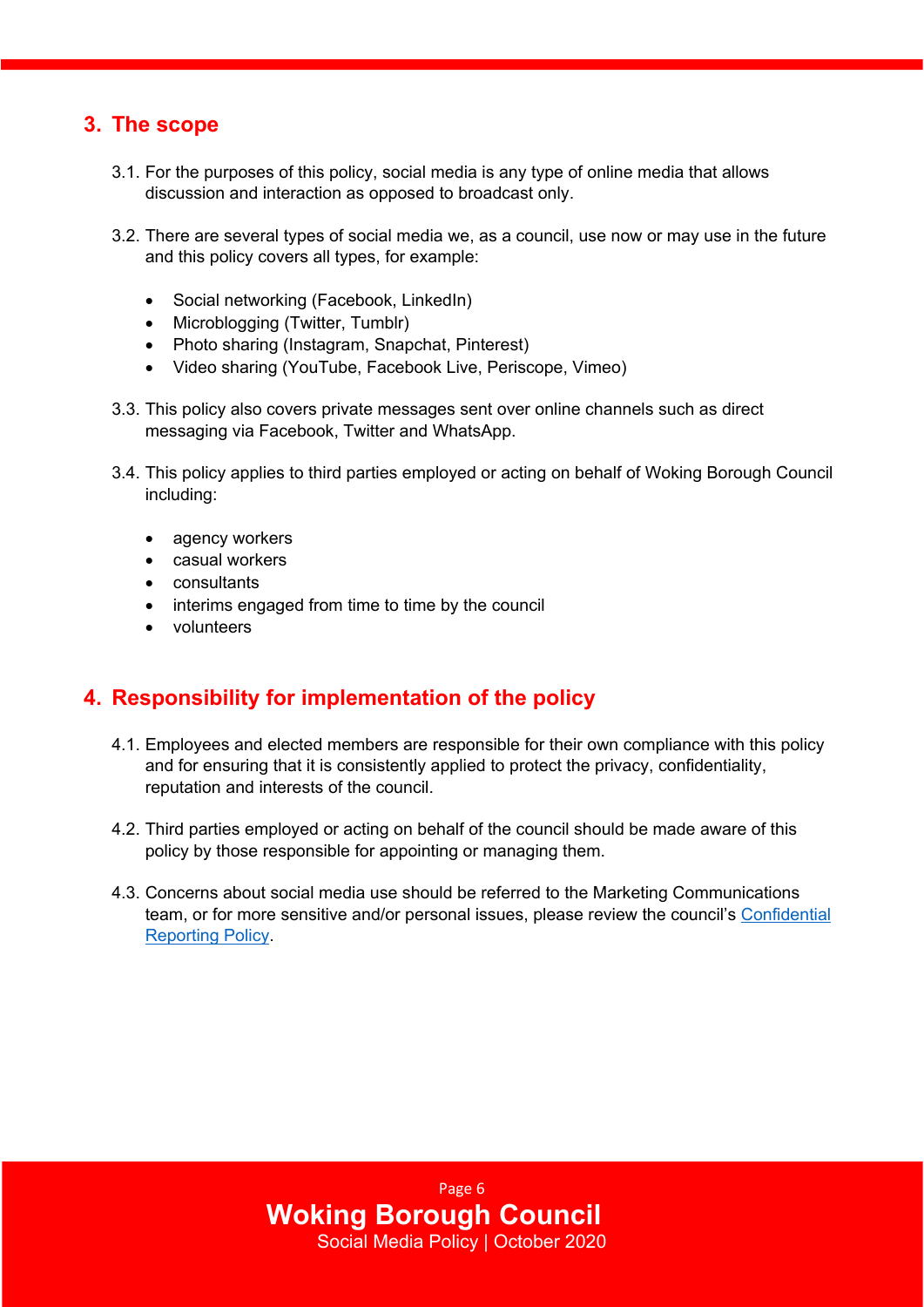#### **5. Business use of social media**

Ī

- 5.1. Generally, the use of social media in a business context is to:
	- promote and publicise activities that will enhance the reputation of the council.
	- respond to specific questions from the public, businesses and partners.
	- clarify or correct any unclear or incorrect statements or views.
	- provide information, advice and guidance (particularly in emergency situations).
	- initiate and participate in dialogue with the public relating to council services.
	- show Woking Borough Council as a human and approachable organisation.
- 5.2. The Marketing Communications team manages and oversees all business related social media activity for the council. You **must seek approval from the team before** setting up a social media account for a service area or business-related activity.
- 5.3. If permitted, services must have sufficient resources in place to manage, maintain and grow their social media accounts. This includes responding to questions and feedback within a reasonable time frame.
- 5.4. Before embarking on using social media for business purposes you should review, understand and comply with the actions set out in the council's [Social Media Strategy] and [Social Media Guidance].
- 5.5. All information and responses you post for business purposes are public statements and count as a council record. They may be used as reference at any time in the future, including by the media, and you are responsible for anything that you say online.
- 5.6. You must not use any information that you obtain in the course of your work for the council for personal gain or pass it on to others who may use it in such a way.
- 5.7. You must not disclose any politically sensitive information. This includes matters that are due to be considered or debated by members, and subject matters which are known to be, or likely to be, politically controversial. If you are in any doubt you should seek advice from the Marketing Communications team.
- 5.8. Never publish confidential information through social media that you may have learned or have access to as part of your job. This includes personal information about service users, their families or friends or others e.g. contractors, elected members, council employees as well as council related information. This requirement continues after you end your employment with the council.
- 5.9. You should **never** use social media to 'spy' on service users covertly, even if their privacy settings allow you to do so as this could contravene Article 8 of the Human Rights Act. To make sure you stay within the law you must read the Regulation of [Investigatory](http://wbcsp16/sites/documentsi/InformationEmployees/Regulation%20of%20Investigatory%20Powers%20Policy%20-%20Feb%202020.pdf) Powers (RIPA) [procedural](http://wbcsp16/sites/documentsi/InformationEmployees/Regulation%20of%20Investigatory%20Powers%20Policy%20-%20Feb%202020.pdf) guidance. If you think this is necessary you should get advice from the Legal Services team before taking any action.

Page 7 **Woking Borough Council** Social Media Policy | October 2020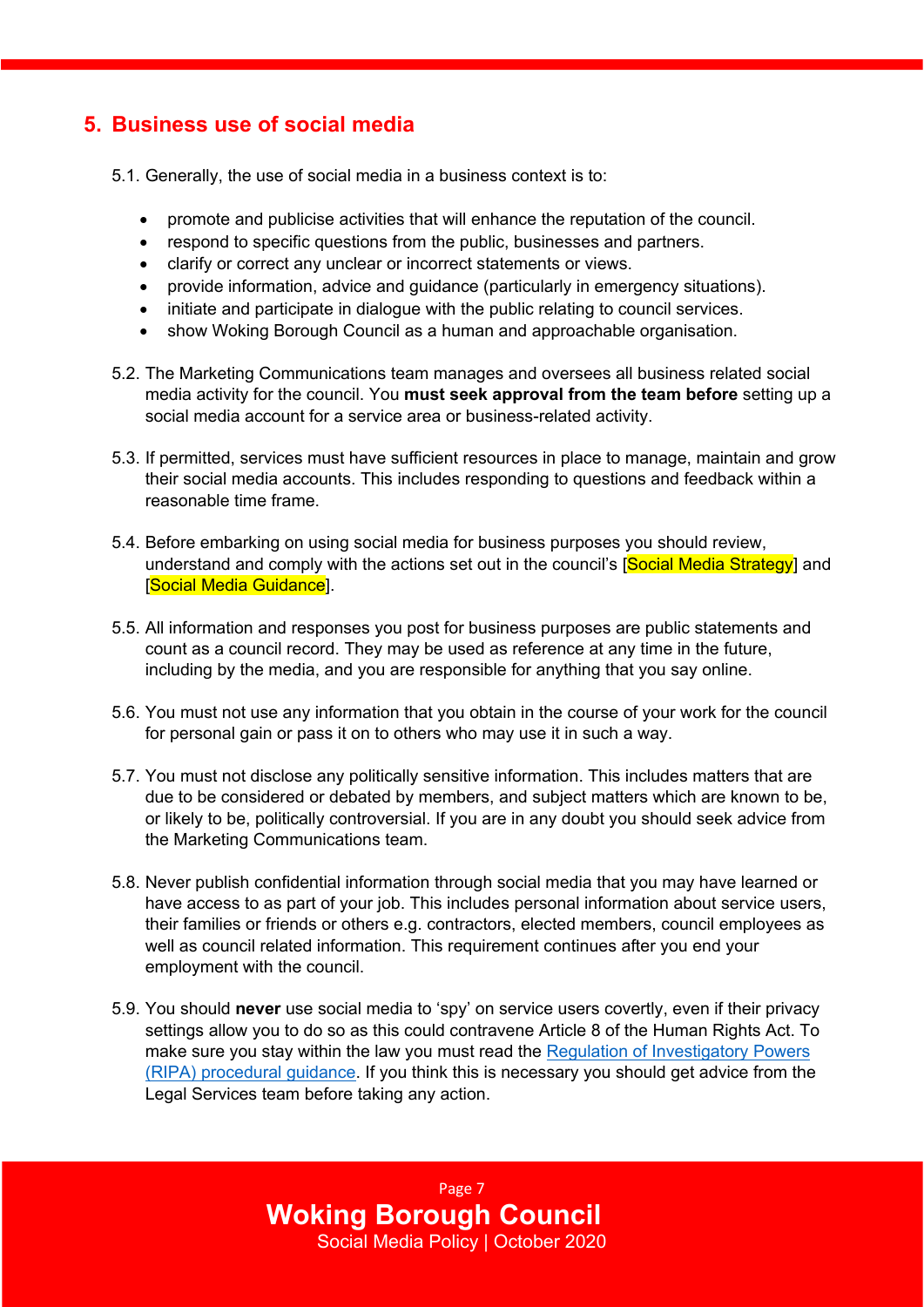#### **6. Elected member use of social media**

Ī

- 6.1. Elected members are advised to keep their personal and public life separate on social media by setting up separate social media profiles. The Marketing Communications team can assist with this.
- 6.2. To use social media effectively in your official capacity as an elected member of the council, members should refer to the guidance set out in Section 5 of this policy, 'Business use of social media' (page 7).
- 6.3.Whilst scrutiny is a fundamental role of elected members, you should not post or share anything on social media that is false, misleading or you wouldn't feel comfortable saying in a public meeting.
- 6.4. Elected members should refer to the council's [Members'](https://woking.gov.uk/council-and-democracy/councillors-and-committees/roles-responsibilities-and-allowances/councillors-0) Code of Conduct, for specific guidance and expectations relating to behaviour.
- 6.5. Specific information on the use of social media for members is [available](https://local.gov.uk/councillors-and-social-media) on the Local [Government](https://local.gov.uk/councillors-and-social-media) Association website.

#### **7. Personal use of social media**

- 7.1. As the line between what is public and private, personal and professional becomes increasingly blurred, it is important to remember that your personal digital activity could have an adverse impact on your professional/public role or the council's image and reputation.
- 7.2. Even if you do not expressly name the council as your employer on social media, this policy will still apply if a connection can be reasonably made.
- 7.3. Specifically, the council will not tolerate any of the following activity on social media if it can be connected to you as an employee or member of the council:
	- abusive or threatening behaviour
	- inappropriate comments or material that may be regarded as discriminatory
	- false or misleading statements that could have a negative effect on the council's reputation
	- inciting or supporting somebody to commit a crime or other unlawful acts
- 7.4. This could include content you share or like as this could suggest you approve of (endorse) that content.
- 7.5. You must consider carefully whether you accept 'friend requests' from service users, their families, friends or others e.g. contractors. Accept them only if you are sure this will not put you in the position of having a real or apparent conflict of interest.

Page 8 **Woking Borough Council** Social Media Policy | October 2020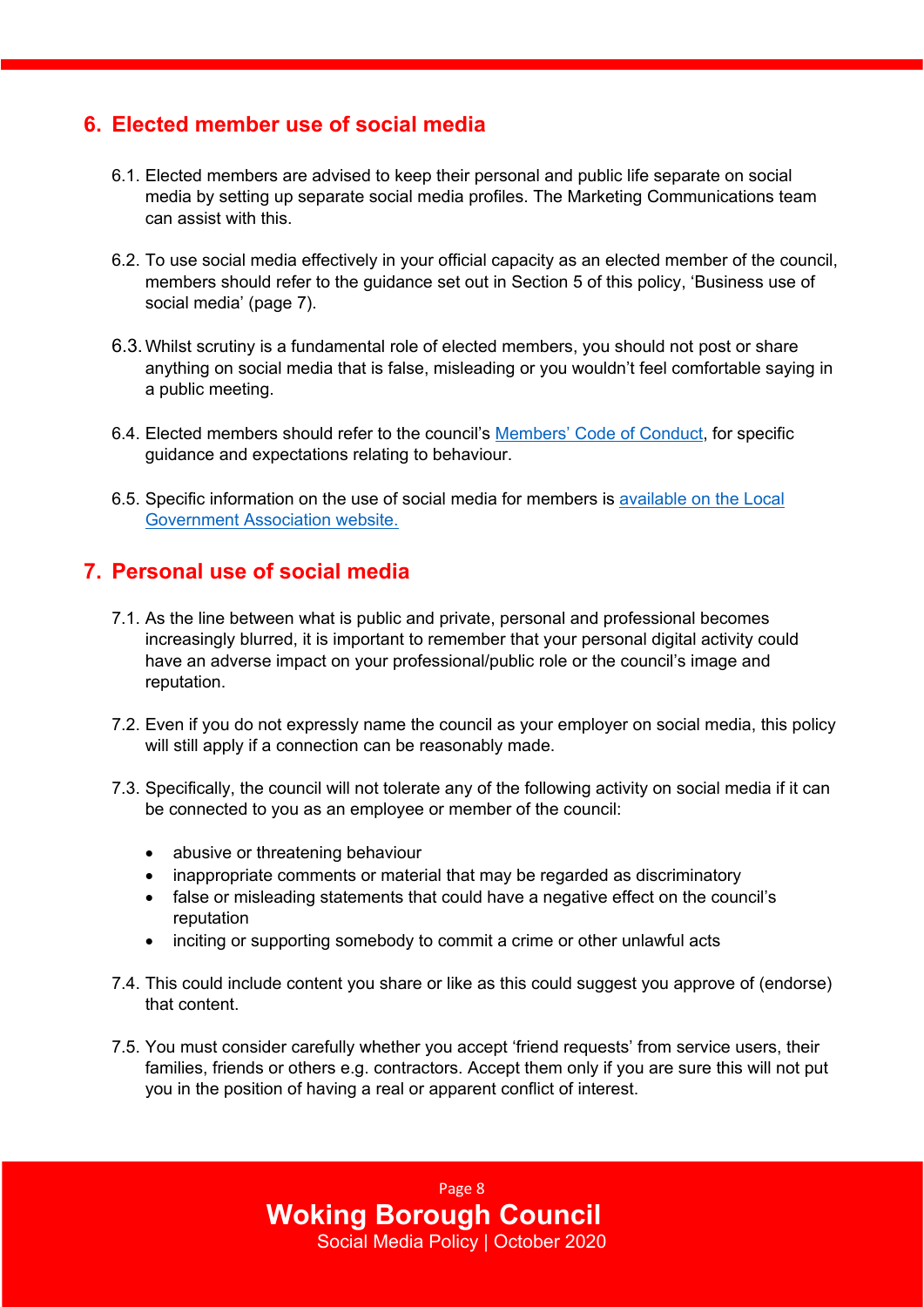- 7.6. As is the case for business use of social media you should never publish anything that is confidential to the council or use social media to comment on potentially sensitive matters, including (but not restricted to) the following:
	- information about service users
	- information that is politically or commercially sensitive
	- any information intended for internal use only (including matters concerning council services, organisational change or related proposals)
	- intellectual property

Ī

- 7.7. Do not use council email addresses and other official contact details for setting up personal social media accounts or for communicating through such media.
- 7.8. Whilst we are encouraging more social media engagement from employees there is still a requirement that employees only use personal social media during office hours on an occasional basis.
- 7.9. There are some instances when personal and business use crosses over:
	- to manage a council Facebook page as these must be administered from a personal Facebook profile.
	- to post a specific council message to a closed Facebook group you belong to.
	- many council employees are also residents so in some circumstances it may be appropriate to use a personal account to participate in social media activity run by the council such as sharing posts and signalling your interest in council events.
- 7.10. Do not use personal social media to raise or discuss a complaint or grievance about the council, your manager, colleagues etc. If you have a complaint, please review the council's [Grievance](http://wbcsp16/sites/documentsi/InformationEmployees/Grievance%20Policy.pdf) Policy.
- 7.11. If your post is 'politically restricted' these restrictions will also relate to social media. Please review the council's Politically Restricted Posts [Guidelines](http://wbcsp16/sites/documentsi/InformationEmployees/Politically%20Restricted%20Posts%20Guidelines.docx) for further information. A list of Politically [Restricted](http://wbcsp16/sites/documentsi/InformationEmployees/Politically%20Restricted%20posts.docx) Posts can be found on Sharepoint.

#### **8. What happens if it goes wrong?**

- 8.1. You should always show respect to others when using social media and ensure that your actions do not have a negative impact on the council's reputation.
- 8.2. Mistakes happen if you post something you didn't mean to, or get a message or response wrong, tell your line manager and the Marketing Communications team immediately to agree remedial action and minimise embarrassment and reputational damage.
- 8.3. Anyone who feels that they have been subject to cyberbullying or offended by material posted or uploaded by a colleague through any digital communication network should inform their line manager who will take advice from HR and investigate the matter as appropriate.

Page 9 **Woking Borough Council** Social Media Policy | October 2020